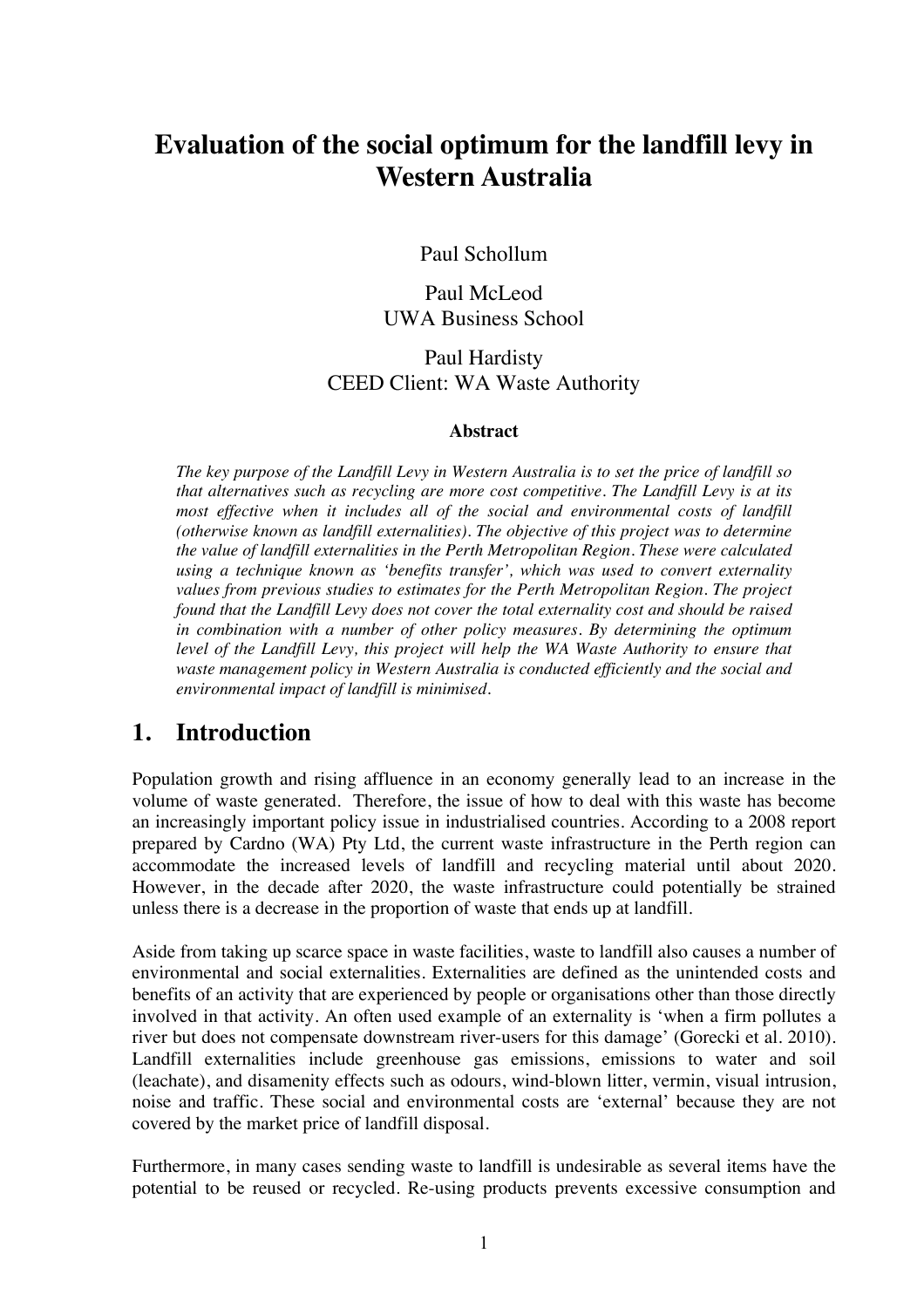waste generation. Recycling materials so that they can be used to make new goods can offset energy intensive mining and primary production processes (Government of Western Australia 2003).

### **1.1 Background**

The Department of Environment and Conservation (DEC) develops waste management strategy in collaboration with the WA Waste Authority. The Waste Authority was established by the Waste Avoidance and Resource Recovery Act 2007. The act requires that the Waste Authority develops a long term waste strategy for Western Australia based on the following waste management hierarchy:

- a. avoidance of unnecessary consumption
- b. resource recovery (including reuse, reprocessing, recycling and energy recovery)
- c. disposal

Because disposal is the least preferred option for dealing with waste, the Waste Authority states that 'prices for residual wastes should reflect the full social and environmental costs so that disposal does not compete unfairly with resource recovery' (Waste Authority 2009). A landfill levy is a common method of ensuring the price of landfill includes social and environmental costs.

The WA Landfill Levy was introduced in 1998 and applies to wastes sent to landfill sites in Metropolitan Perth. The levy has two functions: to increase the comparative price of landfill so that recycling is more cost-competitive and to provide resources for the state government to strategically invest in recycling initiatives (Blyth 2007).

When introduced, the levy was originally \$3 a tonne for putrescible waste and \$1 a tonne for inert waste. In 2006 the Government of Western Australia announced a plan to progressively raise the levy to \$9 a tonne for putrescible waste and \$9 a cubic metre for inert waste. However, these plans were not fully realised due to a change in government in 2008. From January 2010 the levy increased to \$28 a tonne for putrescible waste and \$12 a cubic metre for inert waste<sup>1</sup>.

Landfill levies have been used in many countries and are used widely in Europe. The use of levies in European countries has often coincided with an increase in the proportion of waste that is recycled. It is difficult to determine how much of this effect was caused by landfill levies as the levies usually operate in combination with other policy tools. However, there is also a tendency for reductions in waste to landfill to be smaller when the landfill levy is set at relatively low levels (Hyder Consulting 2007).

## **1.2 Key findings of literature review**

A number of key findings from the literature are important for this project. Estimates of disamenity effects from previous studies have generally decreased over time due to improvements in landfill design and the more remote nature of the sites (BDA Group and Econsearch 2004). Landfills have increasingly been located away from cities due to higher

 $\frac{1}{1}$ <sup>1</sup> The conversion factor for inert waste is 1.3 tonnes per cubic metre. Therefore, on a per tonne basis, the levy for inert waste is approximately \$9.23.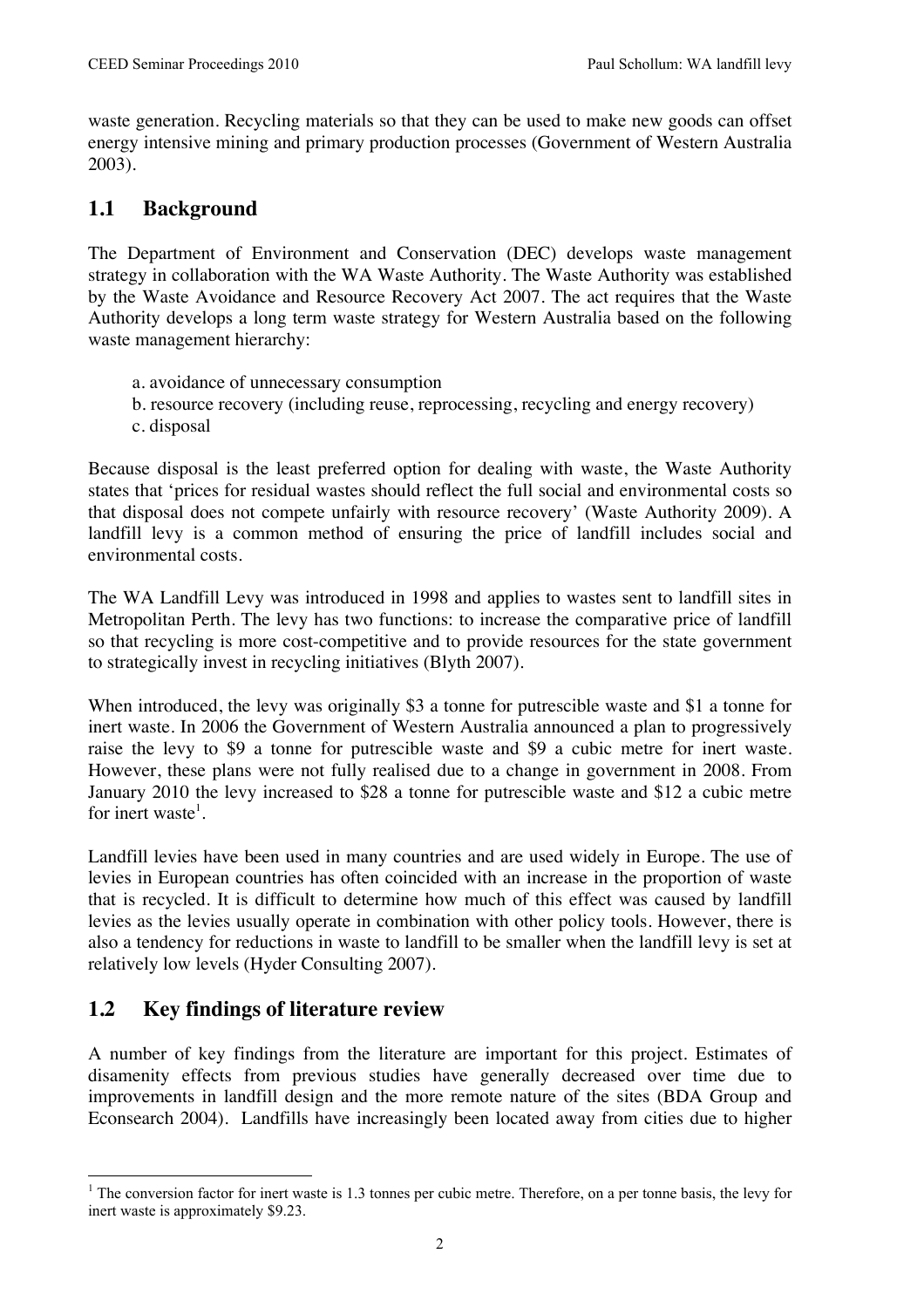urban land values and increased community resistance to having landfills near residential areas.

Tighter regulation and improved landfill designs also affect externality estimates. Landfills that capture methane gas cause less greenhouse gas emissions. Landfill sites that use clay and/or plastic liners dramatically reduce the risk of leachate escaping and contaminating local soil and ground water (Productivity Commission 2006).

Externality estimates from the literature vary substantially. However, there is usually agreement that greenhouse gas emissions from landfills comprise the most significant proportion of the total externality cost. Other air emissions also cause externality costs, but these are often considered to be a very small component of total costs. Similarly, there is almost universal agreement that leachate costs are negligible, with several studies assuming that the lining of modern landfills reduces these costs to zero (Gorecki et al. 2010).

Reviewing the externality literature was also useful for determining which externality costs should and should not be considered in the context of a landfill levy. For example, some people have argued that environmental costs caused by the use of virgin rather than recycled materials should be included in the landfill levy. However, most of the landfill externality literature does not consider these costs in their estimates. This is because these externalities result from mining activities, not from the use of landfill. Therefore, the most appropriate policy response is to tax or regulate the environmental impacts of mining directly. Intervention in 'downstream' activities such as landfill will be inappropriate and is an inefficient way of minimising the environmental costs of using virgin materials (Productivity Commission 2006).

## **2. Estimation of Perth landfill externality costs**

This project involved the economic valuation of externalities. This can be considered an attempt to estimate the values that individuals place on goods that have no observable market price. The method used to value these externalities was the 'benefits transfer' (BT) method. BT is a tool for transferring existing estimates of non-market values (benefit or damage) from one site (the study site) to a new different study (the policy site). The BT process is a method of estimating the value of environmental goods that is cheaper and less time consuming than conducting an original study (Eshet et al. 2005).

A 'benefits transfer function' was used to estimate the cost of greenhouse gas externalities. This function involved determining three key elements: (1) the methane emissions per tonne of waste, (2) the amount of greenhouse gases that are recovered by the waste facility through either flaring or electricity generation, and (3) the value of the damage caused by the emissions (otherwise known as the 'social cost of carbon' or SCC).

The disamenity externalities of landfill can be valued using the hedonic price method (HPM). HPM derives the value individuals place on environmental characteristics, such as air quality in the vicinity of a landfill, from differences in house prices at various distances from the site (Eshet et al. 2005). A recent study applying HPM to landfills in the UK found that, on average, house prices fell by 7% within 0.4 kilometres of a landfill and by 2% at a distance of 0.4 to 0.8 kilometres. Beyond a distance of 0.8 kilometres there was no evidence of a statistically significant disamenity impact (Cambridge Econometrics 2003).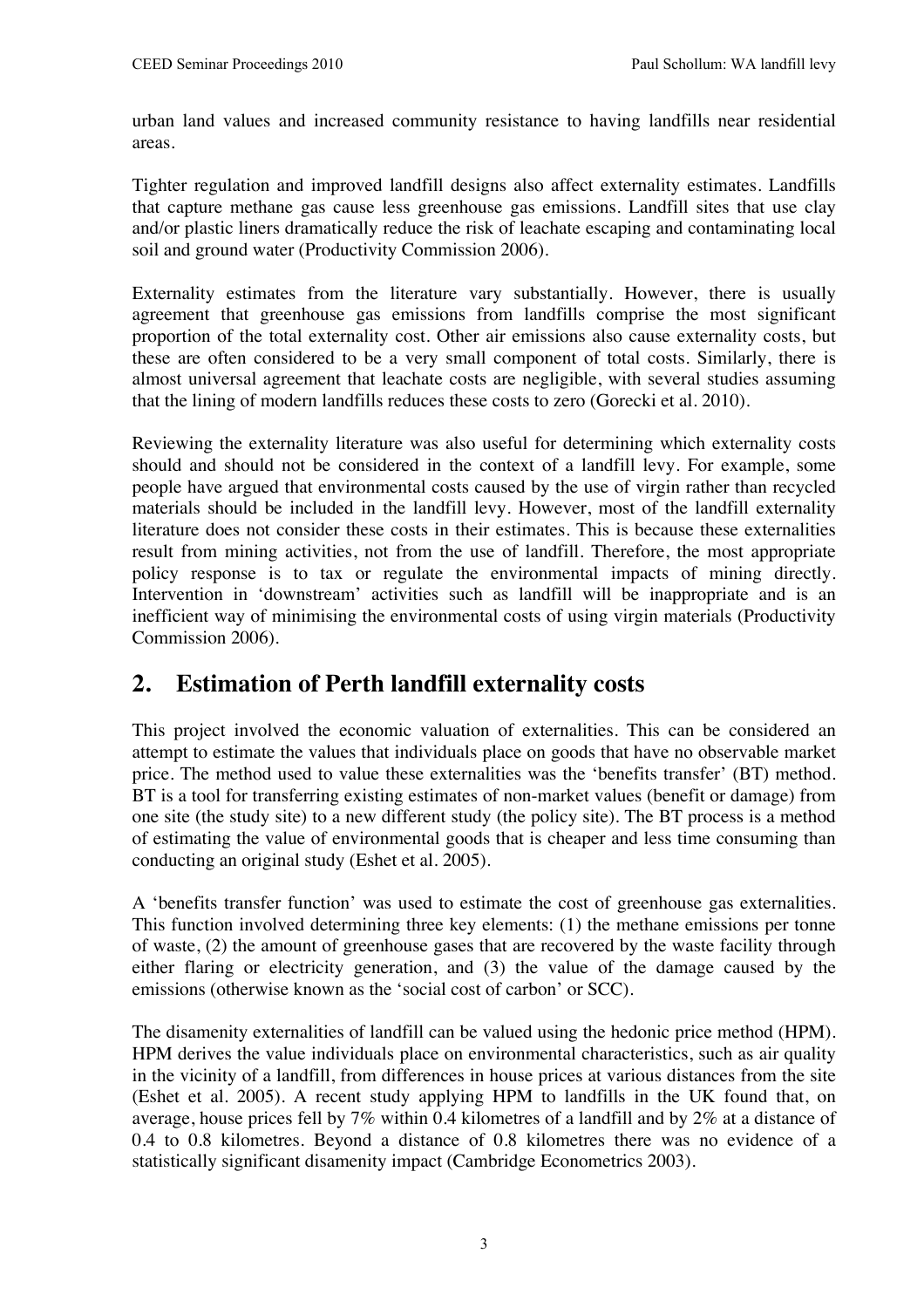A benefits transfer function was used to determine the disamenity costs of Perth landfills by applying values from the Cambridge Econometrics study. Median housing values and housing density statistics for the suburbs located near landfills were combined with the house price reductions predicted by the Cambridge Econometrics study to provide a measure of the total fixed disamenity cost caused by landfill. This total cost was then divided by the sum of the projected waste flow over the period of expected remaining capacity for Perth's current landfill sites, resulting in an estimate of the disamenity cost per tonne of waste.

Although some Australian disamenity estimates have been presented in the literature, none were as suitable for use in this project as the Cambridge Econometrics study. The estimates from Australian studies were either outdated or did not use a suitable methodology. In contrast, the Cambridge Econometrics study had the advantages of being relatively recent, using a sound and transparent methodology, and being very comprehensive – the study used data on 11,300 landfill sites and 592,000 housing transactions.

## **3. Results and Discussion**

Table 1 indicates the results of using the benefits transfer method to derive estimated externality costs for Perth landfills. As with a number of previous studies, the cost of greenhouse gas emissions is the largest component of total externality costs (BDA Group 2009).

| <b>Externality</b>            | <b>Municipal waste</b> | <b>Commercial and</b><br><b>Industrial waste</b> | <b>Construction and</b><br><b>Demolition waste</b> |
|-------------------------------|------------------------|--------------------------------------------------|----------------------------------------------------|
| Greenhouse gas emissions      | 29.79                  | 32.77                                            | 22.34                                              |
| Other air emissions           | 1.00                   | 1.00                                             | 0.50                                               |
| Leachate                      | 0.00                   | 0.00                                             | 0.01                                               |
| Disamenity                    | 3.77                   | 3.77                                             | 3.77                                               |
| <b>Total externality cost</b> | 34.56                  | 37.54                                            | 26.62                                              |

#### **Table 1 Estimated externality costs per tonne of waste for Perth landfills (2010 \$A)**

These results have a number of implications for the Perth landfill levy. The estimates indicate that the current levy does not cover the full cost of externalities, particularly in the case of Construction and Demolition waste. However, it is also important that any increases to the levy are 'phased in' slowly. This phased approach has been used in a number of Australian and international jurisdictions and has the advantage of giving households and businesses time to adjust to the increased expense and the opportunity to use other waste options as they gradually become available. Alternatively, if large increases in the levy are introduced too quickly, and viable alternatives to landfill are not available, this increases the risk of waste being dumped illegally.

Table 1 does not include estimates of the external benefits of Municipal and Commercial and Industrial waste. The external benefits of landfilling these types of waste arise from capturing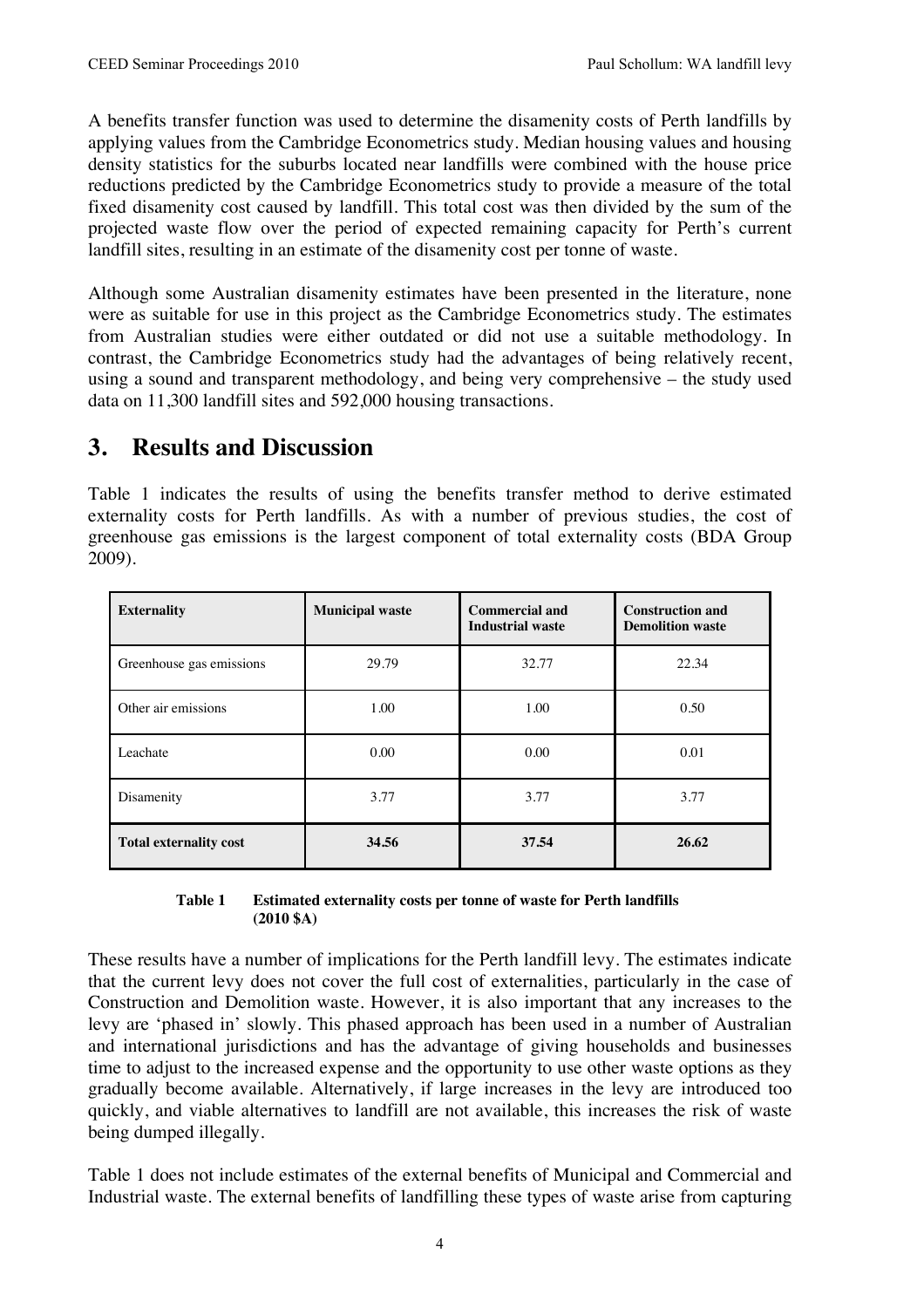landfill gas for electricity generation, which displaces the use of fossil fuels elsewhere in the economy. If these external benefits were included, the net externality cost may be similar, or less than, the current levy for these waste streams.

The reason external benefits have been omitted from the results of table 1 is that they relate to a different policy objective than the landfill levy. The purpose of the levy is to capture the costs of landfill that are not reflected in the market. Recognition of the use of landfill gas for electricity generation relates to a different policy area – encouraging alternatives to the use of fossil fuels. A subsidy to landfills according the amount of electricity they generate would be an appropriate policy response as it would encourage landfills to install modern systems and capture landfill gas efficiently.

The current levy differs according to the type of waste sent to landfill. The argument for a differentiated levy by waste stream is that inert waste causes less environmental impact than putrescible waste. The externality estimates for Construction and Demolition waste in table 1 suggest that this argument is correct. However, the externality costs for putrescible and inert waste are more similar than the current landfill levies suggest. Furthermore, there are sound arguments for having the same levy across all waste streams: the system would be simpler with lower administrative costs and there would be less incentive to dispose of waste at unsuitable landfills (Hyder Consulting 2007). The current differentiated levy means there is an incentive to dispose of putrescible waste at inert landfills, which causes greater environmental damage due to the less stringent regulations at these sites.

The levy currently only applies to waste that is sent to metropolitan landfills. This aspect of the levy also creates perverse incentives, with some metropolitan waste being transported to regional landfills that are not subject to the levy. This causes an increase in the environmental impacts the levy is intended to lessen – for example, the transportation of waste over long distances results in greater greenhouse gas emissions. Furthermore, the environmental controls at regional landfills are usually not as effective as those in metropolitan landfills.

Some consideration should therefore be given to applying the levy to sites in regional WA. Although the disamenity impact of these landfills is lower than metropolitan landfills due to lower population densities, the greenhouse gas impact of regional landfills is higher due to the low incidence of landfill gas capture systems. But while there is a need to account for the environmental impact of these sites, this should be balanced against the capacity of regional communities to pay for increased waste disposal and also the greater opportunities to dispose of waste illegally in rural locations (Hyder Consulting 2007). In South Australia, the levy for non-metropolitan sites is set at 50 per cent of the metropolitan levy. Such a compromise might be effective in WA, where it would at least capture some of the environmental externalities from regional landfills while still providing a disincentive to dispose of metropolitan waste at these sites.

A further policy consideration is the extent to which increases in the levy are passed on to waste producers. In the case of municipal waste, the price signal to households is often weak, with a flat waste disposal fee (as a component of annual rates) providing little incentive to decrease waste volumes or make greater use of recycling (Bartelings et al. 2005). Some local governments in WA have responded to the increasing costs of landfill by providing households with a choice of collection bin sizes at different prices. Greater use of this system would ensure that most of the increasing cost of landfill is appropriately passed on to the households that cause the most waste.